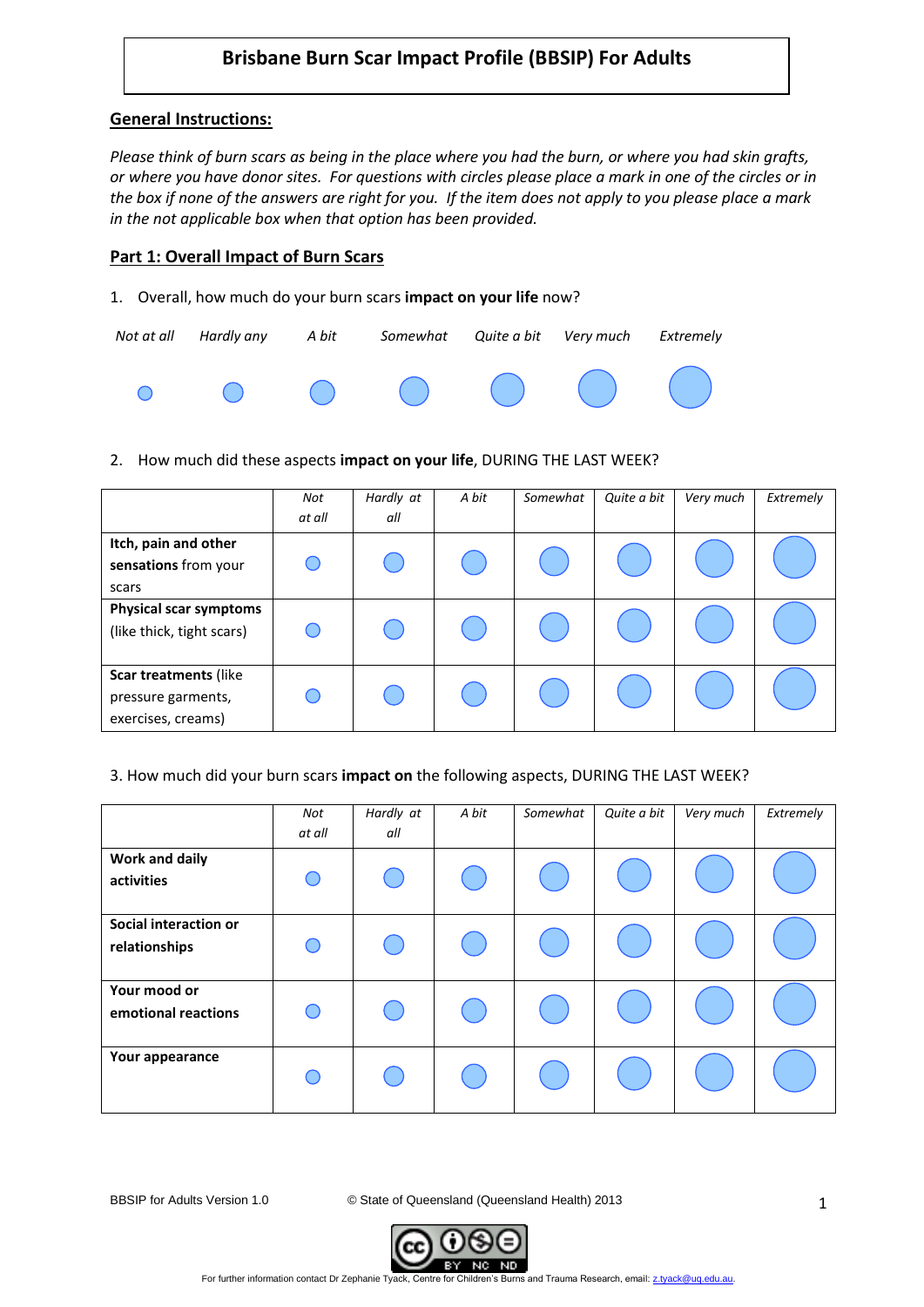# **Part 2. Itch, Pain and Other Sensations**

4. Describe any **sensations** that you experienced in your scars, DURING THE LAST WEEK (like tightness, burning, pins and needles, tingling, throbbing, aching, sensitivity to touch or clothing)?



BBSIP for Adults Version 1.0 © State of Queensland (Queensland Health) 2013

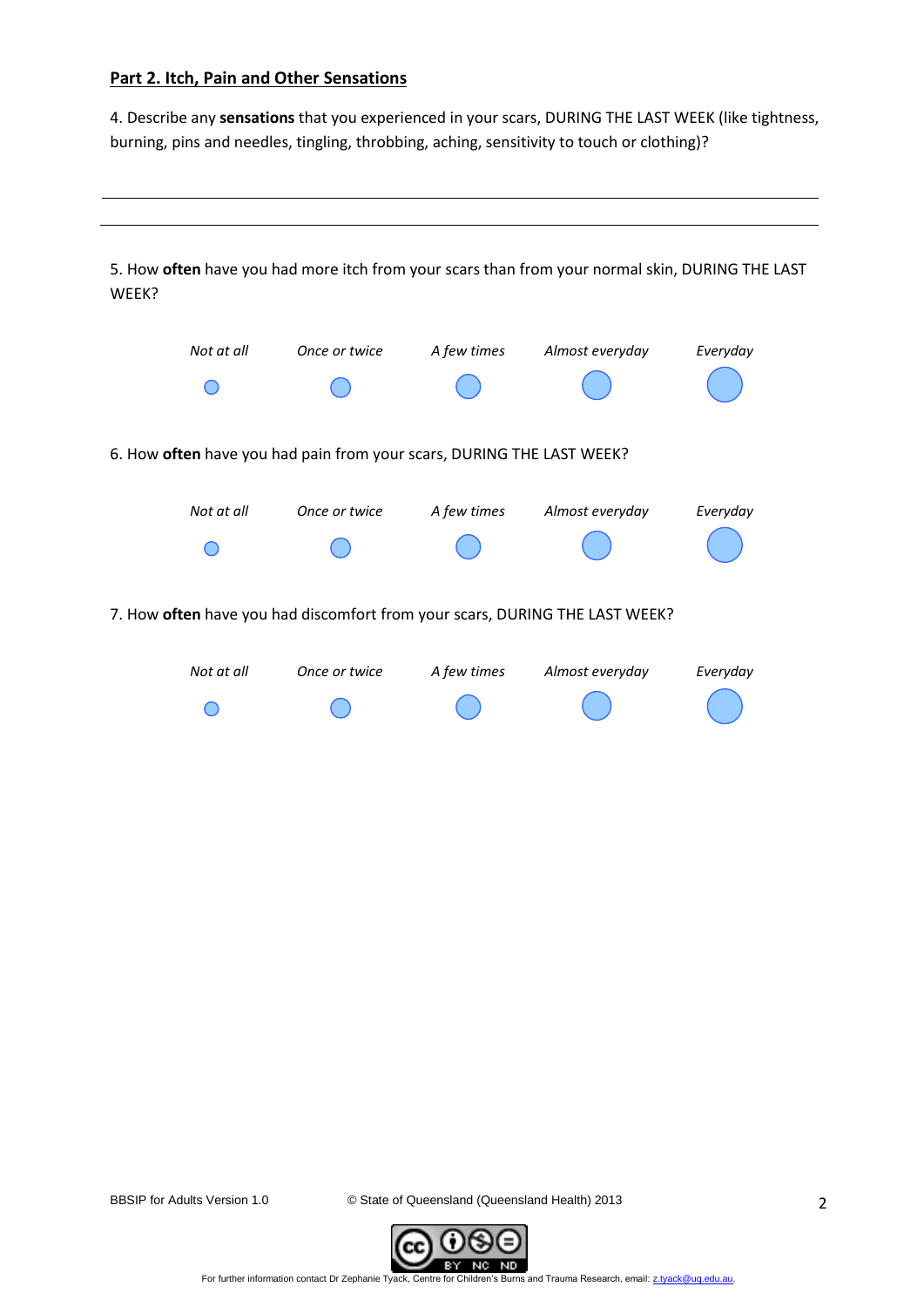*8. The next few questions ask you to rate the severity of sensations in your scars, if 0 means 'no sensation' and 10 means ' a sensation as bad as it could possibly be'. Please put an X through the number that best describes the sensation in your scars ON AVERAGE* DURING THE LAST WEEK. *Use 0 if the word or phrase does not describe the sensation in your scar.*

#### A. **Itch** from your scars



# **Section C. Impact of Sensations (including itch, pain, discomfort, and other sensations)**

9. How much did **sensations** from your burn scars **impact on** the following aspects, DURING THE LAST WEEK?

|                                                        | Not<br>at all | Hardly at<br>all | A bit | Somewhat | Quite a bit | Very much | Extremely | Not<br>applicable |
|--------------------------------------------------------|---------------|------------------|-------|----------|-------------|-----------|-----------|-------------------|
| <b>Getting to sleep</b>                                |               |                  |       |          |             |           |           |                   |
| <b>Staying asleep</b>                                  |               |                  |       |          |             |           |           |                   |
| <b>Physical activities (like</b><br>sport or exercise) |               |                  |       |          |             |           |           |                   |
| Your mood (like feeling<br>irritable or cranky)        |               |                  |       |          |             |           |           |                   |
| Walking downhill or<br>downstairs                      |               |                  |       |          |             |           |           |                   |

BBSIP for Adults Version 1.0 © State of Queensland (Queensland Health) 2013



For further information contact Dr Zephanie Tyack, Centre for Children's Burns and Trauma Research, email: z.tyack@uq.edu.au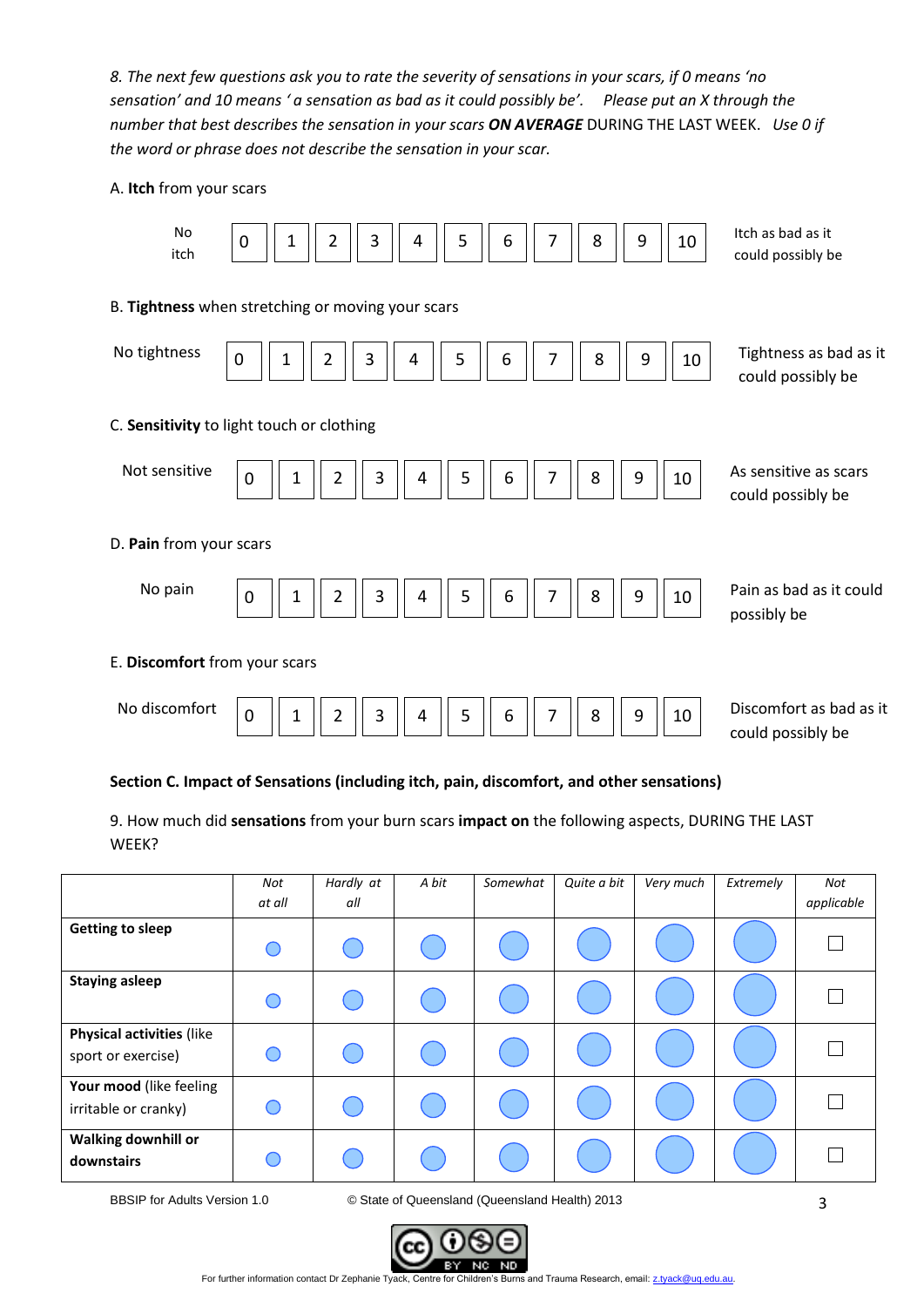# **Part 3. Work and Daily Activities**

10. How much did your burn scars **impact on** the following aspects, DURING THE LAST WEEK?

|                                                                                                      | Not<br>at all                               | Hardly at<br>all       | A bit | Somewhat | Quite a bit | Very much | Extremely | Not<br>applicable |
|------------------------------------------------------------------------------------------------------|---------------------------------------------|------------------------|-------|----------|-------------|-----------|-----------|-------------------|
| <b>Moving easily</b>                                                                                 | ◯                                           |                        |       |          |             |           |           |                   |
| Climbing up or down<br>stairs                                                                        | ∩                                           |                        |       |          |             |           |           | $\Box$            |
| <b>Walking short distances</b>                                                                       | ∩                                           |                        |       |          |             |           |           | $\sim$            |
| Getting in and out of a<br>chair or a car                                                            |                                             |                        |       |          |             |           |           |                   |
| Driving a car or other<br>vehicle                                                                    | $\bigcap$                                   |                        |       |          |             |           |           | $\sim$            |
| Physical activities like<br>sport or exercise                                                        |                                             | <b>Service Service</b> |       |          |             |           |           | П                 |
| <b>Work</b>                                                                                          | ∩                                           |                        |       |          |             |           |           | $\sim$            |
| <b>Household activities</b>                                                                          | $\left(\cdot\right)$                        |                        |       |          |             |           |           | $\sim$            |
| <b>Dressing and</b><br>undressing yourself                                                           | ∩                                           |                        |       |          |             |           |           |                   |
| Showering or bathing<br>yourself                                                                     |                                             |                        |       |          |             |           |           |                   |
| <b>Eating or drinking</b><br>yourself                                                                | ◯                                           |                        |       |          |             |           |           |                   |
| Doing self-care<br>activities yourself (like<br>brushing your teeth,<br>doing your hair,             |                                             |                        |       |          |             |           |           |                   |
| <b>Activities that make</b><br>you feel hot or sweaty<br>(like outside activities in<br>hot weather) | $\left(\begin{array}{c} \end{array}\right)$ |                        |       |          |             |           |           |                   |

BBSIP for Adults Version 1.0 © State of Queensland (Queensland Health) 2013



For further information contact Dr Zephanie Tyack, Centre for Children's Burns and Trauma Research, email[: z.tyack@uq.edu.au.](mailto:z.tyack@uq.edu.au)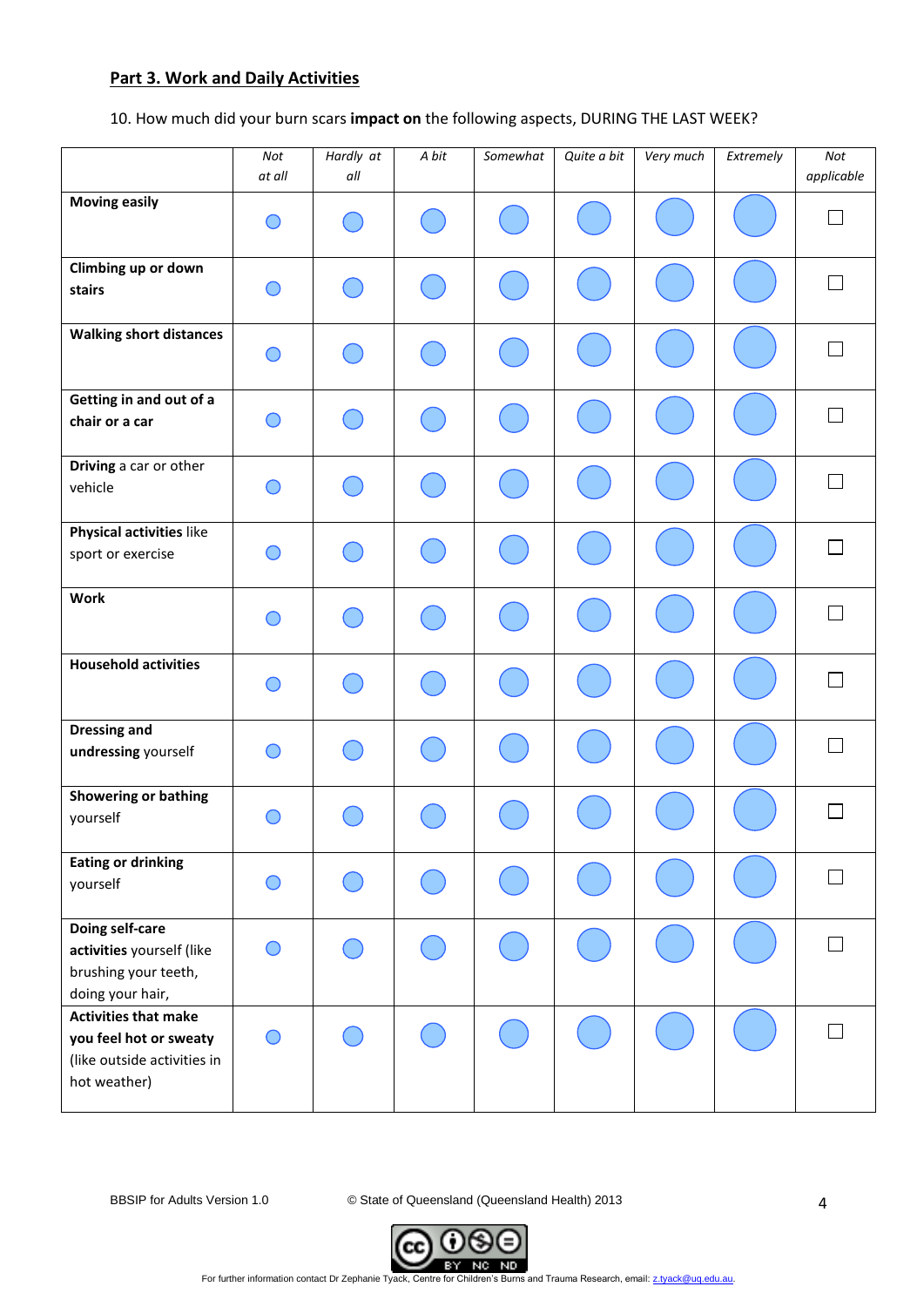#### 11. How much did your burn scars **impact on** the following aspects, DURING THE LAST WEEK?

|                                                                                                                                             | Not<br>at all | Hardly at<br>all | A bit | Somewhat | Quite a bit | Very much | Extremely | Not<br>applicable |
|---------------------------------------------------------------------------------------------------------------------------------------------|---------------|------------------|-------|----------|-------------|-----------|-----------|-------------------|
| Your daily routine<br>(including working your<br>usual hours, doing jobs<br>around the house,<br>doing exercise, looking<br>after children) |               |                  |       |          |             |           |           |                   |
| Your family's routine<br>(for example, your<br>partner's work or<br>activities)                                                             |               |                  |       |          |             |           |           |                   |

12. How much did you **need to change the way that you usually do** work or other daily activities (like doing the activity for a shorter time, wearing things to protect your scars or garments, doing the activity more slowly), DURING THE LAST WEEK?

| Not at all | Hardly any | A bit | Somewhat | Quite a bit | Very much | Extremely | Not        |
|------------|------------|-------|----------|-------------|-----------|-----------|------------|
|            |            |       |          |             |           |           | applicable |
|            |            |       |          |             |           |           |            |

# **Part 4: Relationships and Social Interaction**

#### 13. How much did your burn scars **impact on** the following aspects, DURING THE LAST WEEK?

|                                                                        | Not<br>at all | Hardly at<br>all | A bit | Somewhat | Quite a bit | Very much | Extremely | Not<br>applicable |
|------------------------------------------------------------------------|---------------|------------------|-------|----------|-------------|-----------|-----------|-------------------|
| Doing things with<br>friends                                           |               |                  |       |          |             |           |           |                   |
| Doing things with<br>family                                            |               |                  |       |          |             |           |           |                   |
| Doing things with<br>neighbours or relatives<br>who you know well      |               |                  |       |          |             |           |           |                   |
| Interacting with the<br>general public                                 |               |                  |       |          |             |           |           |                   |
| <b>Close relationships</b><br>(such as your husband,<br>wife, partner) |               |                  |       |          |             |           |           |                   |

BBSIP for Adults Version 1.0 © State of Queensland (Queensland Health) 2013

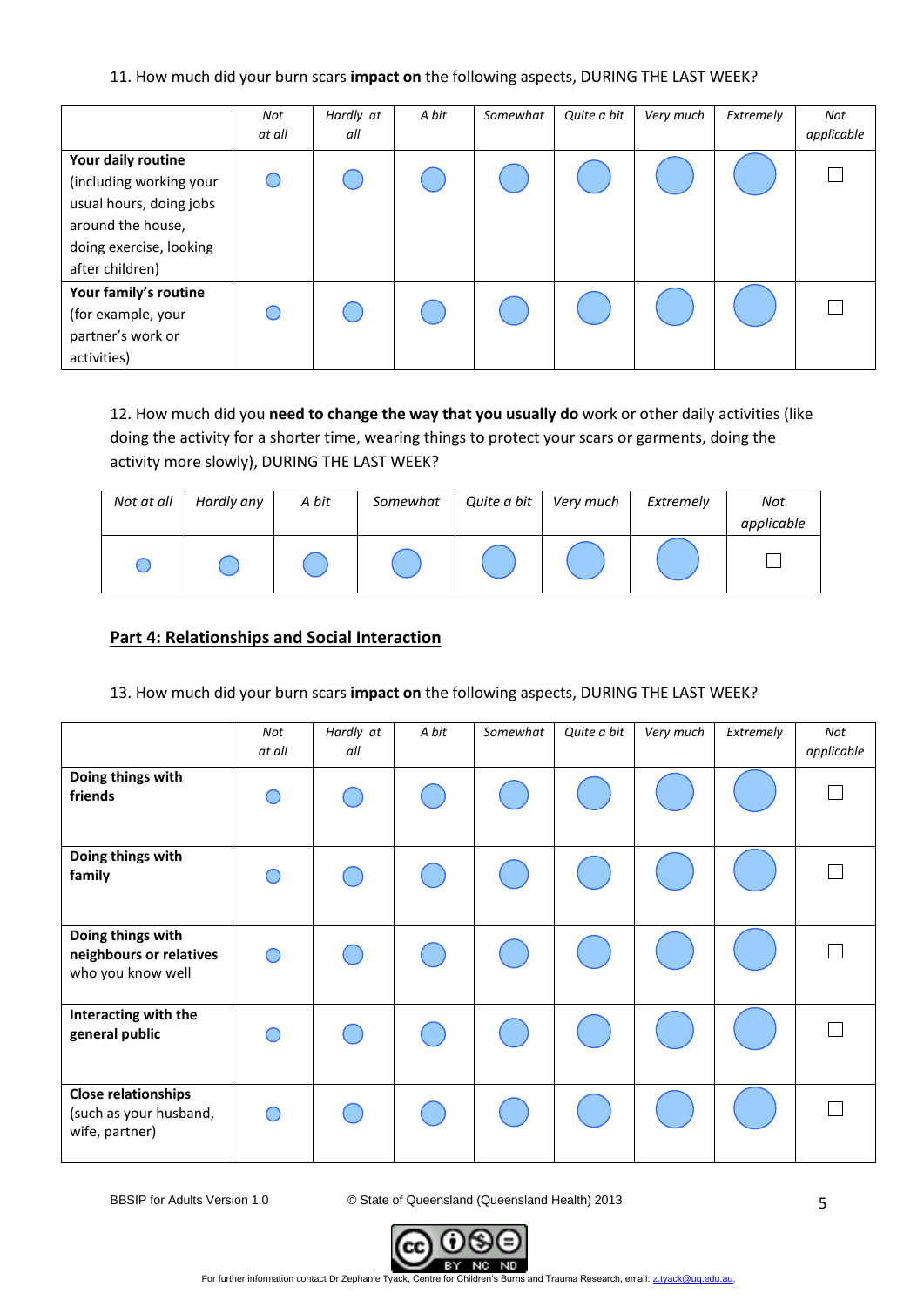### **Part 5: Your Appearance**

### 14. How **bothered have you been** by the following aspects, DURING THE LAST WEEK?

|                                                                 | Not<br>at all | Hardly at<br>all | A bit | Somewhat | Quite a bit | Very much | Extremely | Not<br>applicable |
|-----------------------------------------------------------------|---------------|------------------|-------|----------|-------------|-----------|-----------|-------------------|
| The appearance of your<br>scars                                 |               |                  |       |          |             |           |           |                   |
| The look of your worst<br>scar                                  |               |                  |       |          |             |           |           |                   |
| The looks you got from<br>other people because<br>of your scars |               |                  |       |          |             |           |           |                   |
| The comments you got<br>from other people<br>about your scars   |               |                  |       |          |             |           |           |                   |

# **Part 6: Emotional Reactions**

# 15. How much did **you feel** like this because of your scars, DURING THE LAST WEEK?

|                           | Not<br>at all | Hardly at<br>all | A bit                                         | Somewhat | Quite a bit | Very much | Extremely | Not<br>applicable |
|---------------------------|---------------|------------------|-----------------------------------------------|----------|-------------|-----------|-----------|-------------------|
| Irritable or cranky       | $\bigcirc$    | C.               |                                               |          |             |           |           | $\Box$            |
| <b>Anxious or nervous</b> | ∩             | $\subset$        | $\left( \begin{array}{c} \end{array} \right)$ |          |             |           |           | П                 |
| <b>Stressed</b>           | ∩             | C 1              |                                               |          |             |           |           | $\Box$            |
| Depressed or sad          | ◠             | $\overline{C}$   |                                               |          |             |           |           | $\Box$            |
| Angry                     | ∩             | $\sqrt{2}$       |                                               |          |             |           |           | П                 |
| Low in self-confidence    | $\bigcap$     | Œ                |                                               |          |             |           |           | П                 |
| <b>Embarrassed</b>        | ◯             |                  | $\left( \begin{array}{c} \end{array} \right)$ |          |             |           |           | $\Box$            |
| Worried                   | ◠             |                  |                                               |          |             |           |           | $\Box$            |

BBSIP for Adults Version 1.0 © State of Queensland (Queensland Health) 2013

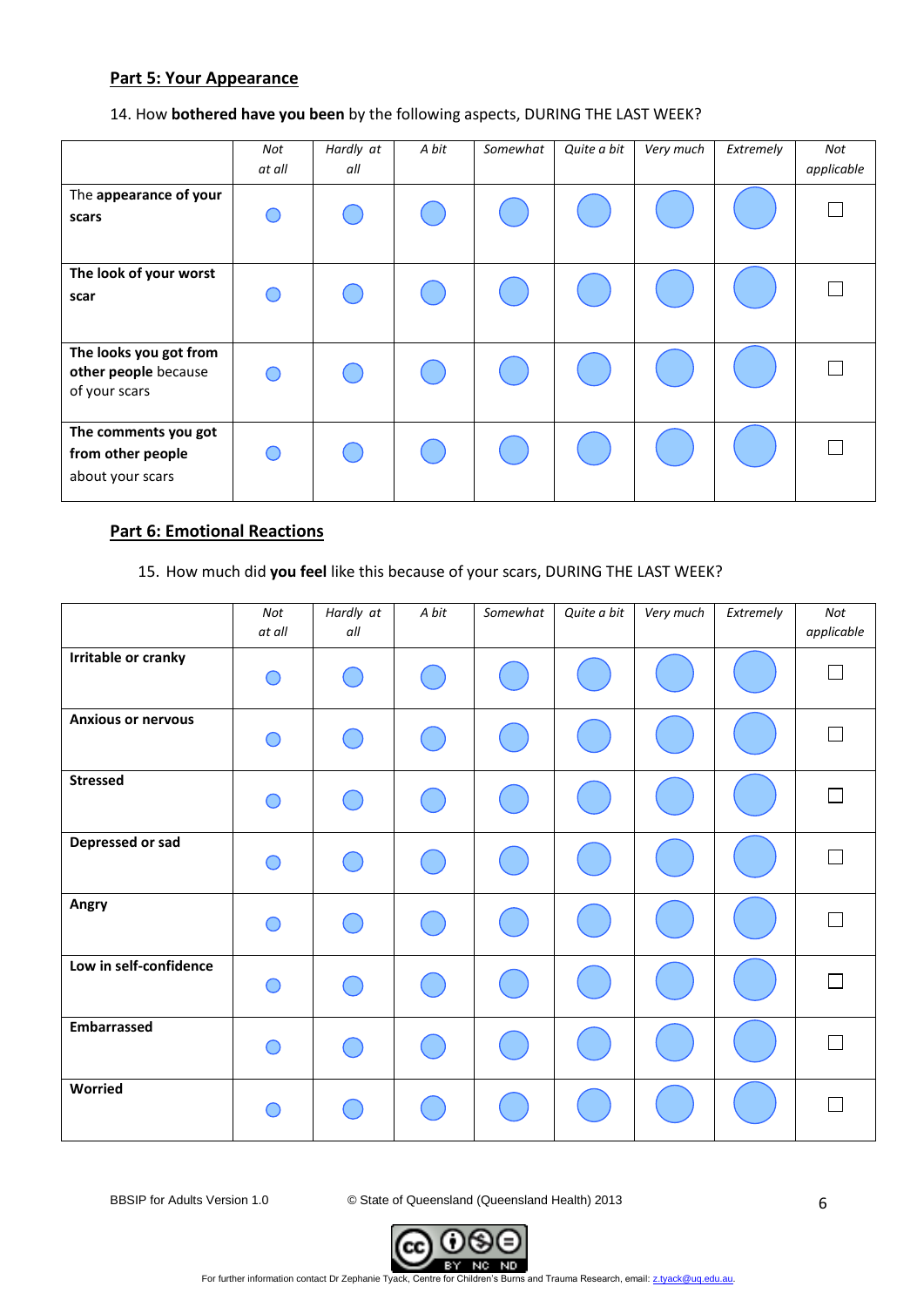# **Part 7: Physical Symptoms**

16. Describe the location of the **WORST part** of your scars (for example, your forearm).

17. Think about the **WORST part** of your scars (that you wrote down above) compared to your normal skin then answer the following questions. Rate how much your scars were like this **AT THEIR WORST** DURING THE LAST WEEK.

*\_\_\_\_\_\_\_\_\_\_\_\_\_\_\_\_\_\_\_\_\_\_\_\_\_\_\_\_\_\_\_\_\_\_\_\_\_\_\_\_\_\_\_\_\_\_\_\_\_\_\_\_\_\_\_\_\_\_\_\_\_\_\_\_\_\_\_\_\_\_\_\_\_\_\_\_\_\_\_\_\_\_\_\_ \_\_\_\_\_\_\_\_\_\_\_\_\_\_\_\_\_\_\_\_\_\_\_\_\_\_\_\_\_\_\_\_\_\_\_\_\_\_\_\_\_\_\_\_\_\_\_\_\_\_\_\_\_\_\_\_\_\_\_\_\_\_\_\_\_\_\_\_\_\_\_\_\_\_\_\_\_\_\_\_*

|          | Not at all tight - | A little bit tight - | A bit tight -  | Quite tight -     | Really tight - |
|----------|--------------------|----------------------|----------------|-------------------|----------------|
|          | not restricting    | restricting          | restricting    | restricting       | restricting    |
|          | movement or        | movement or          | movement or    | movement or       | movement or    |
|          | pulling body       | pulling body         | pulling body   | pulling body      | pulling body   |
|          | parts              | parts a little bit   | parts somewhat | parts quite a lot | parts a lot    |
| A. Tight |                    |                      |                |                   |                |

|                 | Not thick | A little bit thick | A bit thick | Quite thick | Really thick |
|-----------------|-----------|--------------------|-------------|-------------|--------------|
| <b>B. Thick</b> |           |                    |             |             |              |

|             | Not wrinkled | A little bit<br>wrinkled | A bit wrinkled | Quite wrinkled | Really wrinkled |
|-------------|--------------|--------------------------|----------------|----------------|-----------------|
| C. Wrinkled |              |                          |                |                |                 |

|        | Not dry | A little bit dry | A bit dry | Quite dry | Really dry |
|--------|---------|------------------|-----------|-----------|------------|
| D. Dry |         |                  |           |           |            |

|         | Not hard | A little bit hard | A bit hard | Quite hard | Really hard |
|---------|----------|-------------------|------------|------------|-------------|
| E. Hard |          |                   |            |            |             |

|          | Not rough | A little bit<br>rough | A bit rough | Quite rough | Really rough |
|----------|-----------|-----------------------|-------------|-------------|--------------|
| F. Rough |           |                       |             |             |              |

|                  | Not different | A little bit | A bit different | Quite     | Really    |  |
|------------------|---------------|--------------|-----------------|-----------|-----------|--|
|                  |               | different    |                 | different | different |  |
| G. A different   |               |              |                 |           |           |  |
| colour (like red |               |              |                 |           |           |  |
| or darker than   |               |              |                 |           |           |  |
| normal skin)     |               |              |                 |           |           |  |

BBSIP for Adults Version 1.0 © State of Queensland (Queensland Health) 2013



For further information contact Dr Zephanie Tyack, Centre for Children's Burns and Trauma Research, email[: z.tyack@uq.edu.au.](mailto:z.tyack@uq.edu.au)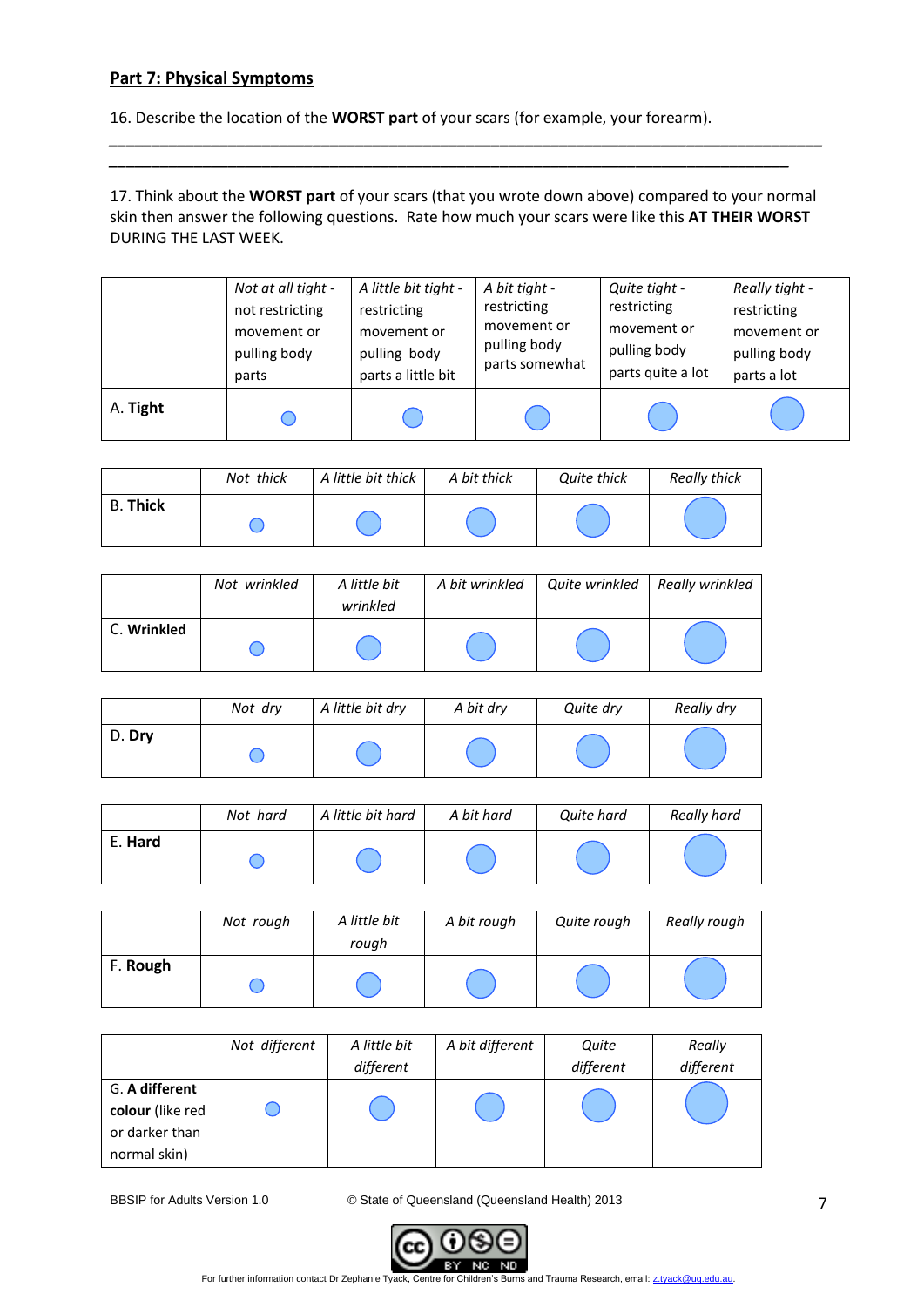| Not at all                                                        | Hardly any | A bit | Somewhat                               | Quite a bit                                    | Very much | Extremely | Not<br>applicable |  |  |
|-------------------------------------------------------------------|------------|-------|----------------------------------------|------------------------------------------------|-----------|-----------|-------------------|--|--|
|                                                                   |            |       | $\begin{pmatrix} 1 \\ 2 \end{pmatrix}$ | $\begin{pmatrix} 1 & 1 \\ 1 & 1 \end{pmatrix}$ |           |           |                   |  |  |
| 19. Did you have open wounds in your scars, DURING THE LAST WEEK? |            |       |                                        |                                                |           |           |                   |  |  |
| Yes                                                               | No         |       |                                        |                                                |           |           |                   |  |  |
|                                                                   |            |       |                                        |                                                |           |           |                   |  |  |

18. How much did **tight scars** make you feel **tired**, DURING THE LAST WEEK?

*The next question asks you to rate the sensitivity of your body to hot or cold weather or temperatures, if 0 means 'no sensitivity'' and 10 means ' as sensitive as your body could possibly be'. Please put an X through the number that best describes the sensitivity of your body ON AVERAGE* DURING THE LAST WEEK.

20. DURING THE LAST WEEK, how sensitive has your body been to hot or cold weather or hot or cold temperatures?

| المقادمات<br>Nr | ∼ | - | $\overline{\phantom{0}}$<br> | $\overline{\phantom{0}}$<br>ٮ | $\mathbf{a}$ | - | - | - | $\sim$ |  |  |
|-----------------|---|---|------------------------------|-------------------------------|--------------|---|---|---|--------|--|--|
|-----------------|---|---|------------------------------|-------------------------------|--------------|---|---|---|--------|--|--|

10 As sensitive as your body *could possibly be*

BBSIP for Adults Version 1.0 © State of Queensland (Queensland Health) 2013



For further information contact Dr Zephanie Tyack, Centre for Children's Burns and Trauma Research, email[: z.tyack@uq.edu.au.](mailto:z.tyack@uq.edu.au)